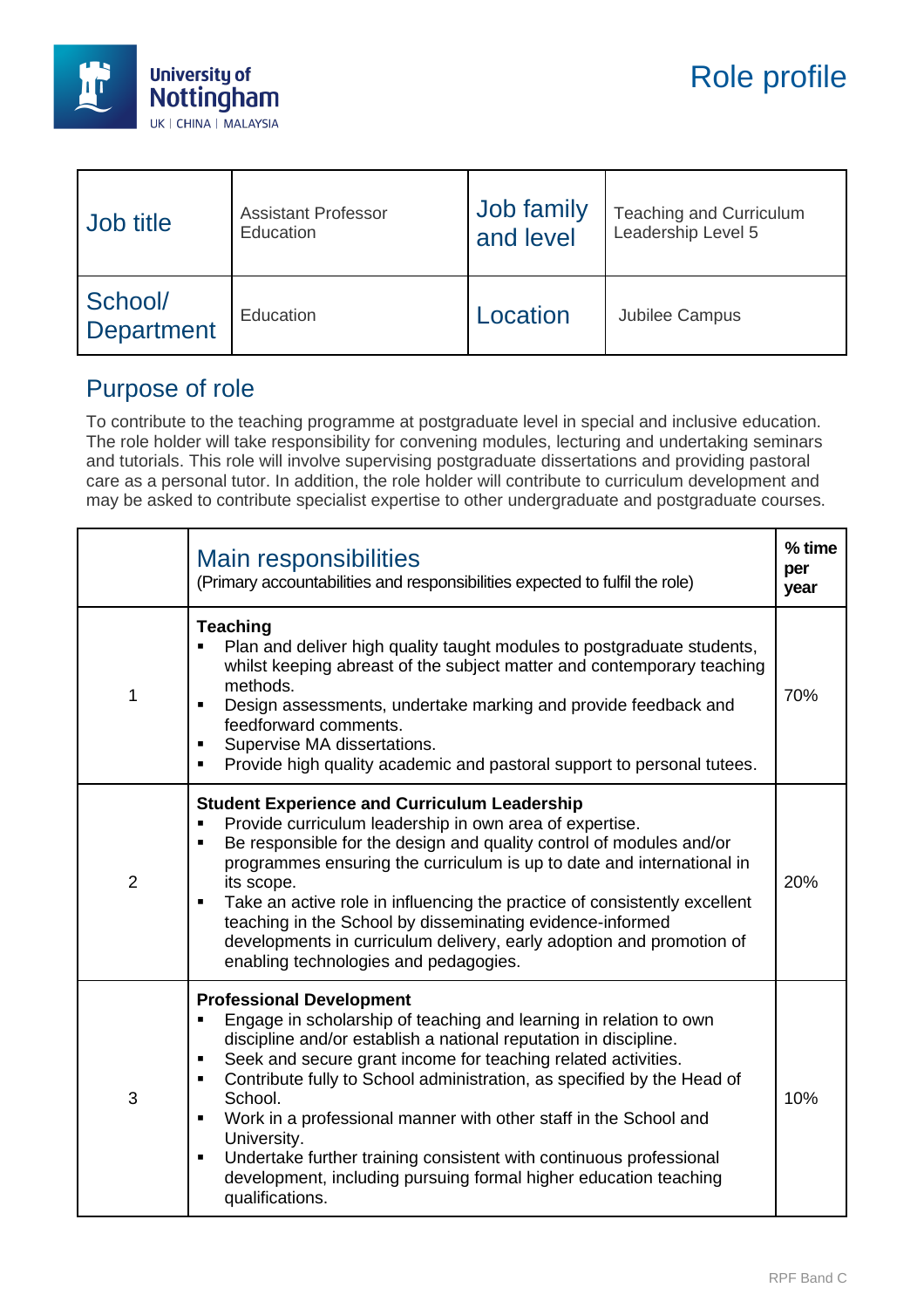| Fulfil other duties as requested by the Head of School appropriate to<br>the role and level.<br>Participate in professional networks across the university and nationally<br>within the subject area. |  |
|-------------------------------------------------------------------------------------------------------------------------------------------------------------------------------------------------------|--|
|-------------------------------------------------------------------------------------------------------------------------------------------------------------------------------------------------------|--|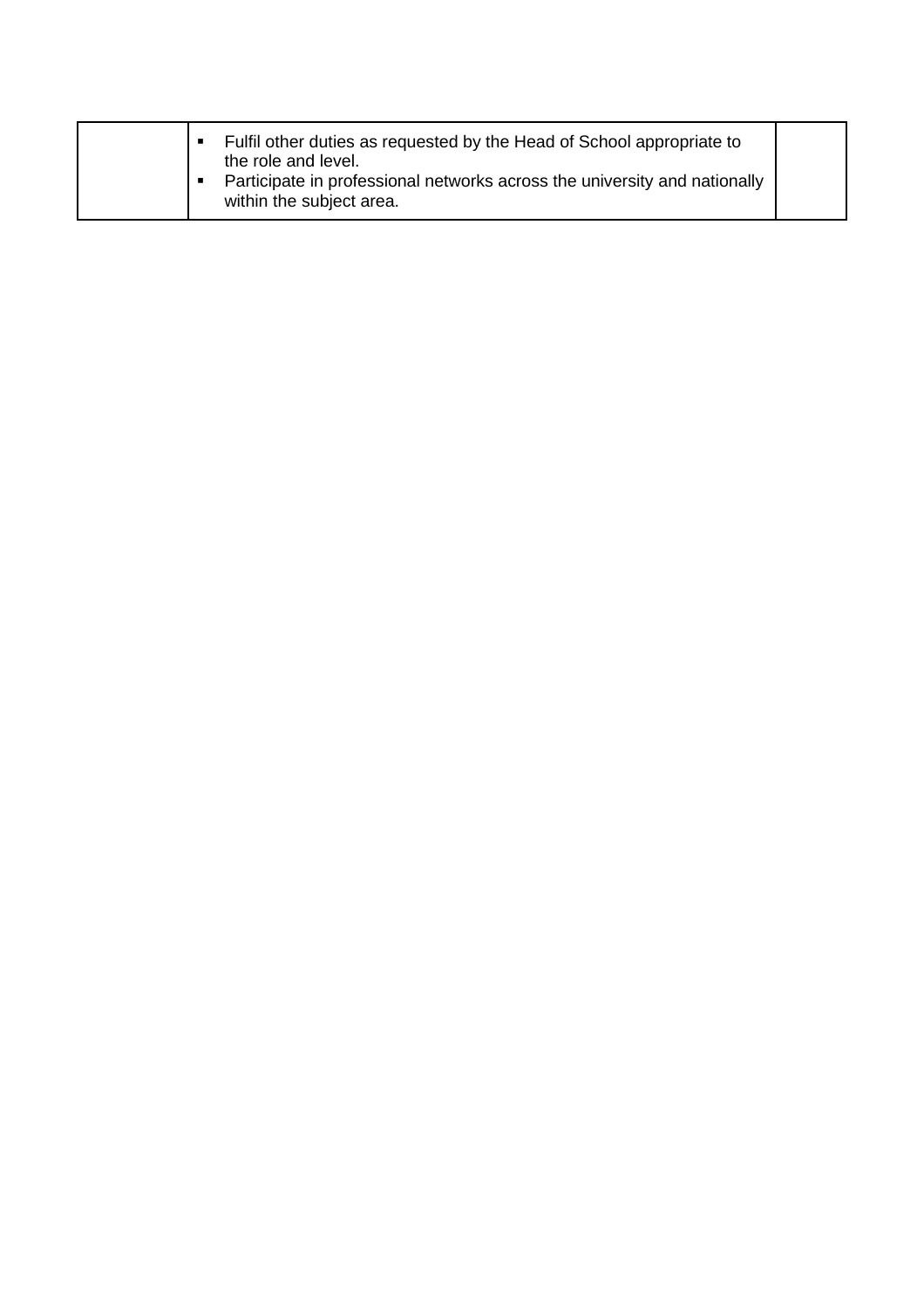## Person specification

|                                                                               | <b>Essential</b>                                                                                                                                                                                                                                                                                                                                                                                                                                                                                                                                                                                                                                                                                                                                                                                                              | <b>Desirable</b>                                                                                                                                                                                                        |
|-------------------------------------------------------------------------------|-------------------------------------------------------------------------------------------------------------------------------------------------------------------------------------------------------------------------------------------------------------------------------------------------------------------------------------------------------------------------------------------------------------------------------------------------------------------------------------------------------------------------------------------------------------------------------------------------------------------------------------------------------------------------------------------------------------------------------------------------------------------------------------------------------------------------------|-------------------------------------------------------------------------------------------------------------------------------------------------------------------------------------------------------------------------|
| <b>Skills</b>                                                                 | Excellent oral and written<br>٠<br>communication skills, including the<br>ability to communicate with clarity<br>on complex and conceptual ideas<br>to those with limited knowledge<br>and understanding as well as to<br>peers, using high level skills and a<br>range of media and learning<br>technologies.<br>Ability to deliver new modules for<br>٠<br>postgraduate students.<br>Ability to design and deliver high<br>٠<br>quality and up-to-date course<br>materials.<br>Ability to relate to students in<br>٠<br>terms of teaching and pastoral<br>care.<br>Good interpersonal skills,<br>٠<br>including building effective<br>relationships with colleagues and<br>students.<br>Good organisational skills,<br>٠<br>managing competing demands on<br>your time and prioritising your<br>workload to meet deadlines. | ٠<br>Collaboration on team-taught<br>modules.                                                                                                                                                                           |
| Knowledge and<br>experience                                                   | Experience of teaching and<br>٠<br>assessment at the postgraduate<br>level.<br>Extensive knowledge and<br>٠<br>understanding of the fields of<br>special and inclusive education.<br>Teaching expertise that can<br>contribute to the School's existing<br>postgraduate teaching curriculum,<br>including core modules.<br>A demonstrable commitment to<br>٠<br>pedagogy and professional<br>development as a teacher<br>Knowledge of a range of delivery<br>٠<br>techniques and appropriate<br>technologies to inspire and<br>engage students.                                                                                                                                                                                                                                                                               | Evidence of a proven ability to<br>٠<br>engage in teaching and/or<br>curriculum leadership<br>Experience of academic<br>٠<br>administration<br><b>Experience of direct</b><br>٠<br>teaching/support to SEND<br>students |
| <b>Qualifications,</b><br>certification and<br>training<br>(relevant to role) | MA/MSc in special or inclusive<br>٠<br>education or related subject                                                                                                                                                                                                                                                                                                                                                                                                                                                                                                                                                                                                                                                                                                                                                           | <b>Higher Education teaching</b><br>$\blacksquare$<br>qualification or equivalent.<br>Willingness to work towards a<br>٠<br>doctoral degree or Fellowship of<br>the HEA.                                                |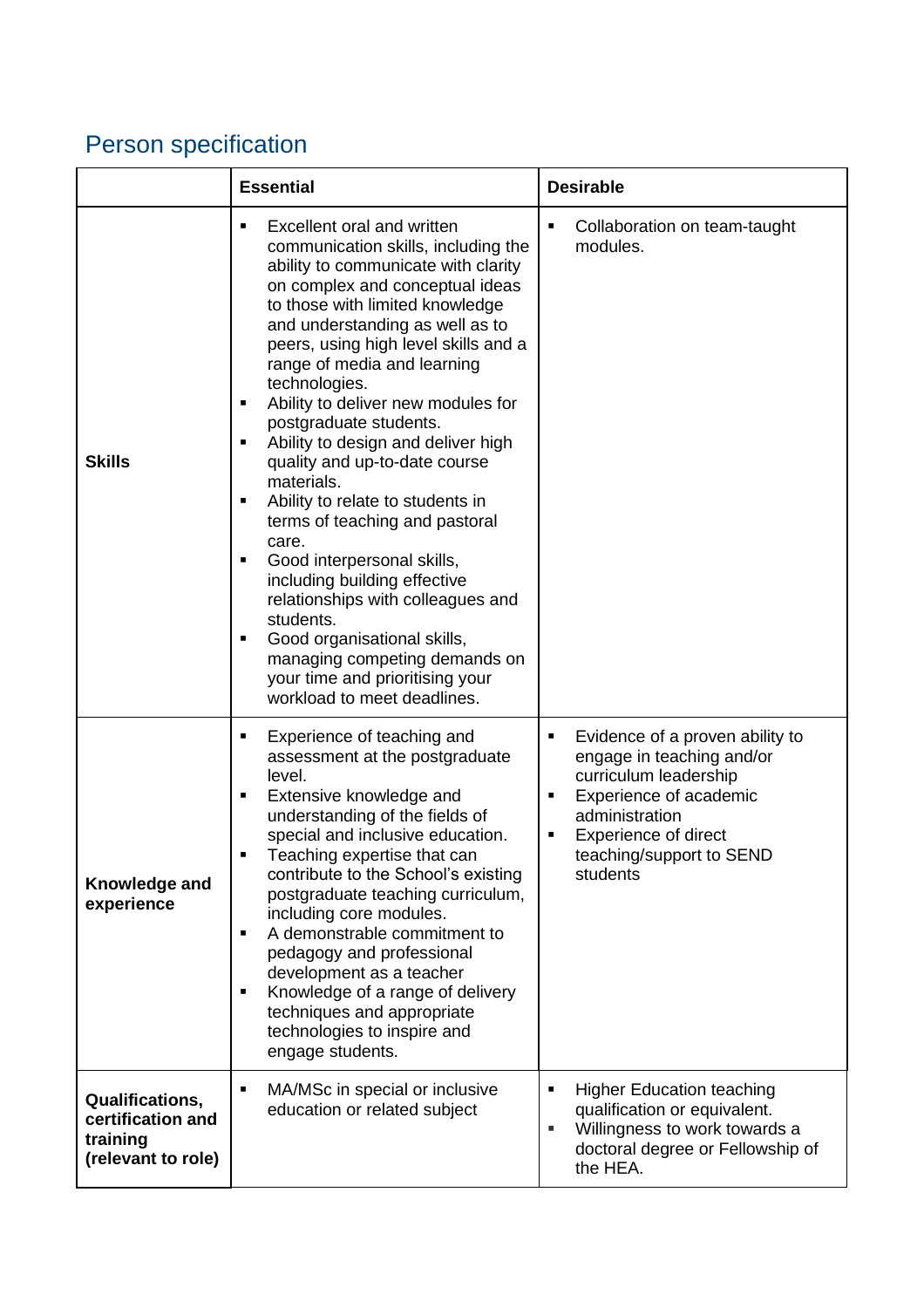

The University of Nottingham is focused on embedding equality, diversity and inclusion in all that we do. As part of this, we welcome a diverse population to join our work force and therefore encourage applicants from all communities, particularly those with protected characteristics under the Equality Act 2010.



The University is a signatory of the Declaration on Research Assessment (DORA). As such we commit to focus on the scientific content of publications (where requested or provided as part of the recruitment and selection process) as a basis for review of quality, and consideration of value and impact of research conducted, rather than any proxy measures such as Journal Impact Factor.

## Expectations and behaviours

The University has developed a clear set of core expectations and behaviours that our people should be demonstrating in their work, and as ambassadors of the University's strategy, vision and values. The following are essential to the role:

| <b>Valuing people</b>     | Is always equitable and fair and works with integrity. Proactively looks for<br>ways to develop the team and is comfortable providing clarity by<br>explaining the rationale behind decisions.                                              |
|---------------------------|---------------------------------------------------------------------------------------------------------------------------------------------------------------------------------------------------------------------------------------------|
| <b>Taking ownership</b>   | Is highly self-aware, looking for ways to improve, both taking on board<br>and offering constructive feedback. Inspires others to take accountability<br>for their own areas.                                                               |
| <b>Forward thinking</b>   | Driven to question the status quo and explore new ideas, supporting the<br>team to "lead the way" in terms of know-how and learning.                                                                                                        |
| <b>Professional pride</b> | Sets the bar high with quality systems and control measures in place.<br>Demands high standards of others identifying and addressing any gaps<br>to enhance the overall performance.                                                        |
| <b>Always inclusive</b>   | Ensures accessibility to the wider community, actively encouraging<br>inclusion and seeking to involve others. Ensures others always consider<br>the wider context when sharing information making full use of networks<br>and connections. |